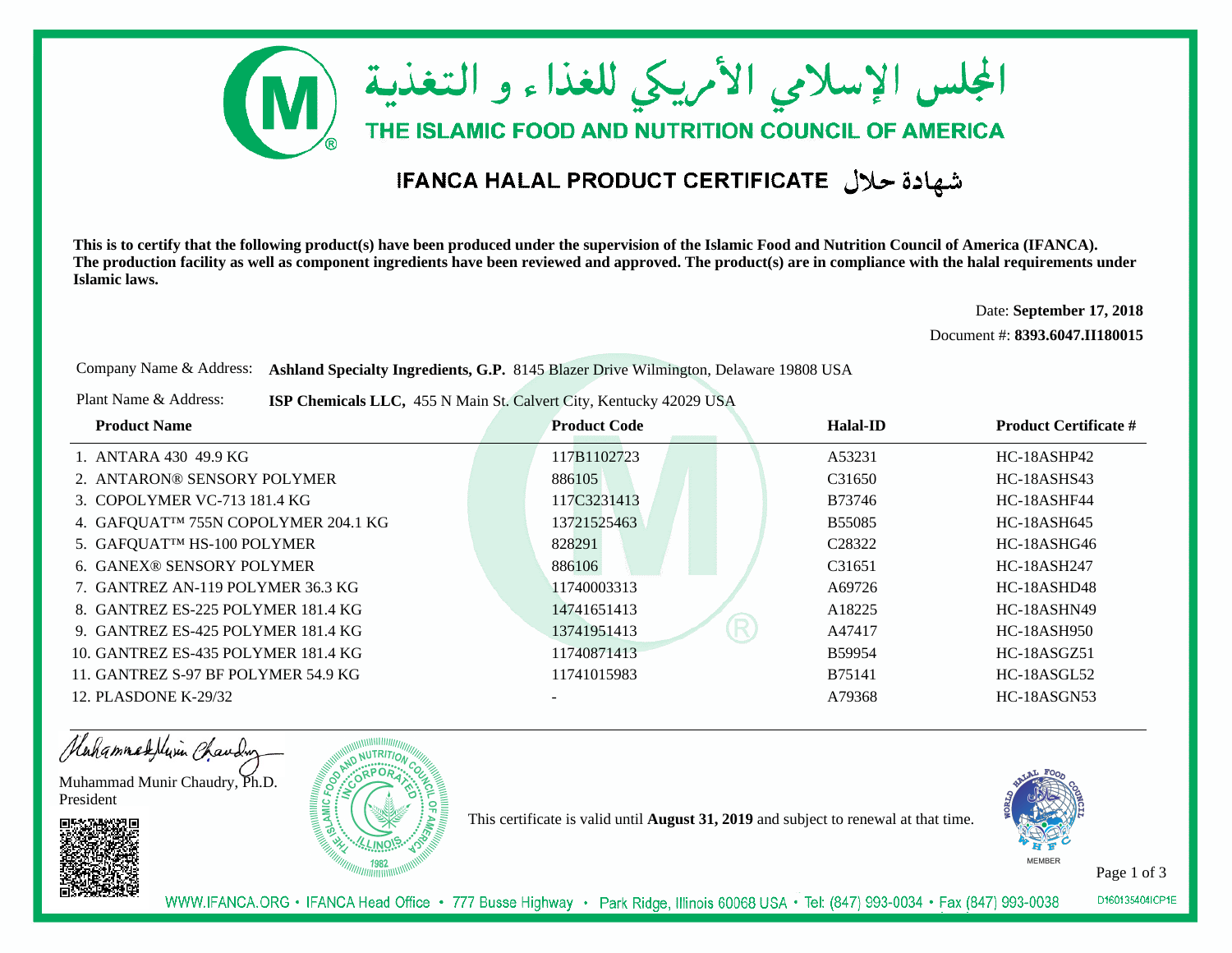

## شهادة حلال IFANCA HALAL PRODUCT CERTIFICATE

**This is to certify that the following product(s) have been produced under the supervision of the Islamic Food and Nutrition Council of America (IFANCA). The production facility as well as component ingredients have been reviewed and approved. The product(s) are in compliance with the halal requirements underIslamic laws.**

> Date: **September 17, 2018**Document #: **8393.6047.II180015**

Company Name & Address: **Ashland Specialty Ingredients, G.P.** 8145 Blazer Drive Wilmington, Delaware 19808 USA

Plant Name & Address:**ISP Chemicals LLC,** 455 N Main St. Calvert City, Kentucky 42029 USA

| <b>Product Name</b>                      | <b>Product Code</b> | Halal-ID      | <b>Product Certificate #</b> |
|------------------------------------------|---------------------|---------------|------------------------------|
| 13. PLASDONE K-90                        |                     | B38169        | <b>HC-18ASH554</b>           |
| 14. POLYCLAR 10                          |                     | A46510        | <b>HC-18ASH855</b>           |
| 15. POLYCLAR V                           |                     | A66057        | HC-18ASHU56                  |
| 16. POLYCLAR VT                          |                     | A27255        | <b>HC-18ASGL57</b>           |
| 17. POLYPLASDONE XL                      |                     | A77452        | <b>HC-18ASG758</b>           |
| 18. POLYPLASDONE XL-10                   |                     | A32807        | HC-18ASG859                  |
| 19. PVP K-30 PI                          |                     | A81954        | $HC-18ASGY60$                |
| 20. PVP K-30 POVIDONE 45.4 KG            | 11720845693         | <b>B70440</b> | HC-18ASGK61                  |
| 21. PVP K-90 POVIDONE $45.4$ KG          | R<br>11720958383    | A14180        | HC-18ASFD62                  |
| 22. SURFADONE LP-100 SURFACTANT 181.4 KG | 11723790083         | A91449        | HC-18ASS563                  |
| 23. SURFADONE LP-100 SURFACTANT 22.7 KG  | 1172379BMF3         | B80163        | HC-18ASSC64                  |
| 24. SURFADONE LP-300 SURFACTANT 45.4 KG  | 11723810073         | B28852        | <b>HC-18ASS865</b>           |

Hahammadellin Chauding Muhammad Munir Chaudry, Ph.D.President

This certificate is valid until **August 31, 2019** and subject to renewal at that time.



Page 2 of 3